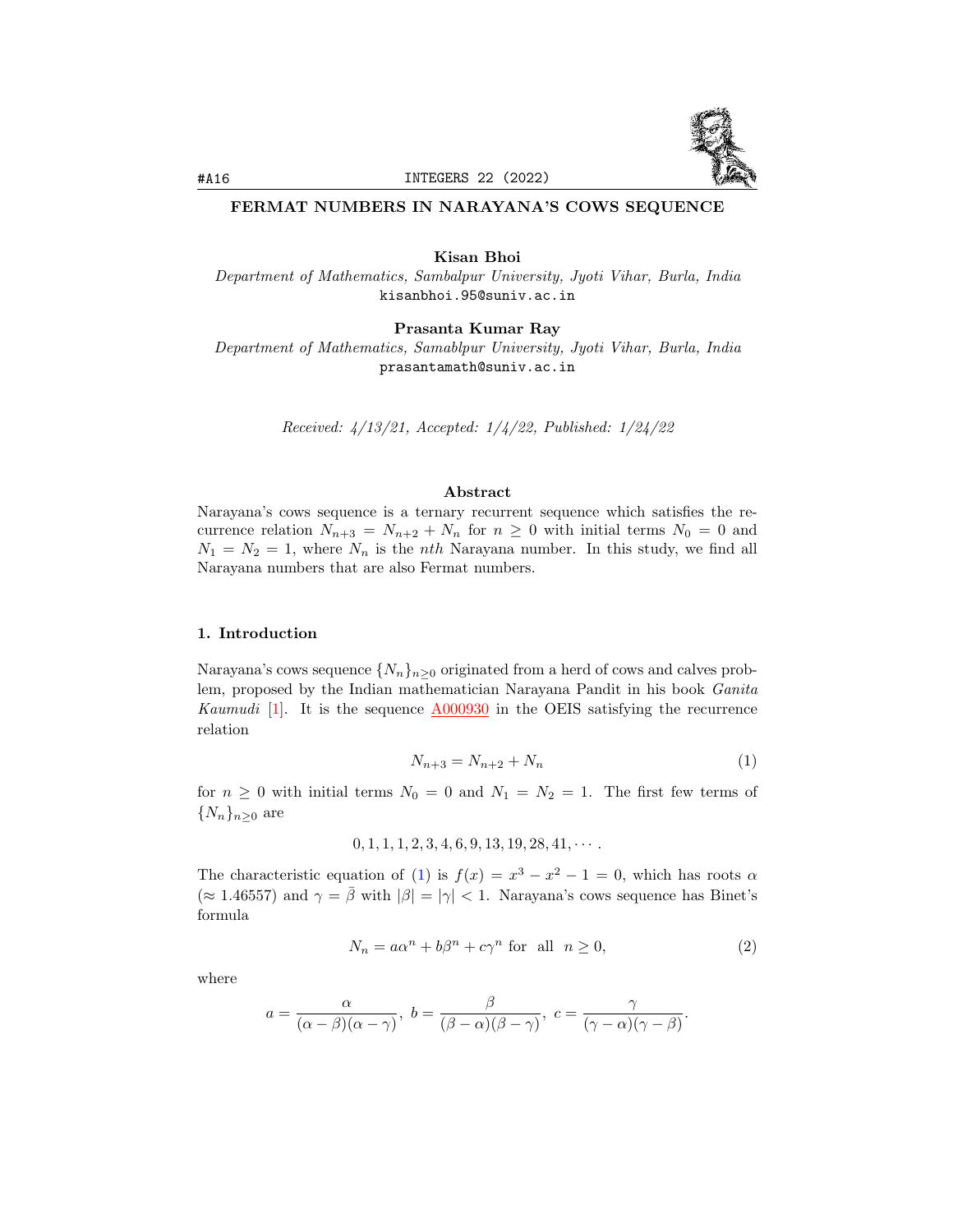The formula [\(2\)](#page-0-1) can also be written in the form

$$
N_n = C_\alpha \alpha^{n+2} + C_\beta \beta^{n+2} + C_\gamma \gamma^{n+2} \quad \text{for all} \quad n \ge 0,
$$
 (3)

where

<span id="page-1-2"></span>
$$
C_x = \frac{1}{x^3 + 2}, \quad x \in \{\alpha, \beta, \gamma\}.
$$

The coefficient  $C_{\alpha}$  has the minimal polynomial  $31x^3 - 31x^2 + 10x - 1$  over Z and all the zeros of this polynomial lie strictly inside the unit circle. Numerically, we can calculate

$$
C_{\alpha}^{-1} \approx 5.1479 \quad \text{and} \quad C_{\beta} \approx 0.407506.
$$

Using induction, one can prove that the  $nth$  Narayana number satisfies the following relation

<span id="page-1-1"></span>
$$
\alpha^{n-2} \le N_n \le \alpha^{n-1} \text{ for all } n \ge 1,
$$
\n<sup>(4)</sup>

 $(see [2]).$  $(see [2]).$  $(see [2]).$ 

In the recent past, the study of Narayana's cows sequence has been a source of attraction for many authors. For instance, Bravo et al. [\[2\]](#page-5-1) searched for the presence of repdigits in Narayana's cows sequence. They also obtained results on the existence of Mersenne prime numbers and numbers with distinct blocks of digits in this sequence. Ramirez and Sirvent  $[6]$  introduced the k-Narayana sequence and derived its combinatorial properties. They also established some relations between the k-Narayana sequence and convolved k-Narayana sequence.

Recently, Bravo and Herrera  $\lceil 3 \rceil$  showed the existence of Fermat numbers in k-Fibonacci and k-Lucas sequences. Later, Rihane et al. [\[7\]](#page-6-2) searched for Fermat numbers in Padovan and Perrin Sequences. They proved that the only Fermat numbers in Padovan and Perrin sequences are  $\{3,5\}$  and  $\{3,5,17\}$  respectively. In this note, we search for Fermat numbers in Narayana's cows sequence. We use linear forms in logarithms of algebraic numbers and a version of the Baker-Davenport reduction method to prove the following result.

<span id="page-1-0"></span>**Theorem 1.** The only Fermat number in Narayana's cows sequence is  $N_5 = 3$ .

## 2. Preliminary Results

We use Baker's theory of linear forms in logarithms of algebraic numbers for the proof of our result. Let  $\eta$  be an algebraic number with minimal primitive polynomial

$$
f(X) = a_0(X - \eta^{(1)}) \dots (X - \eta^{(k)}) \in \mathbb{Z}[X],
$$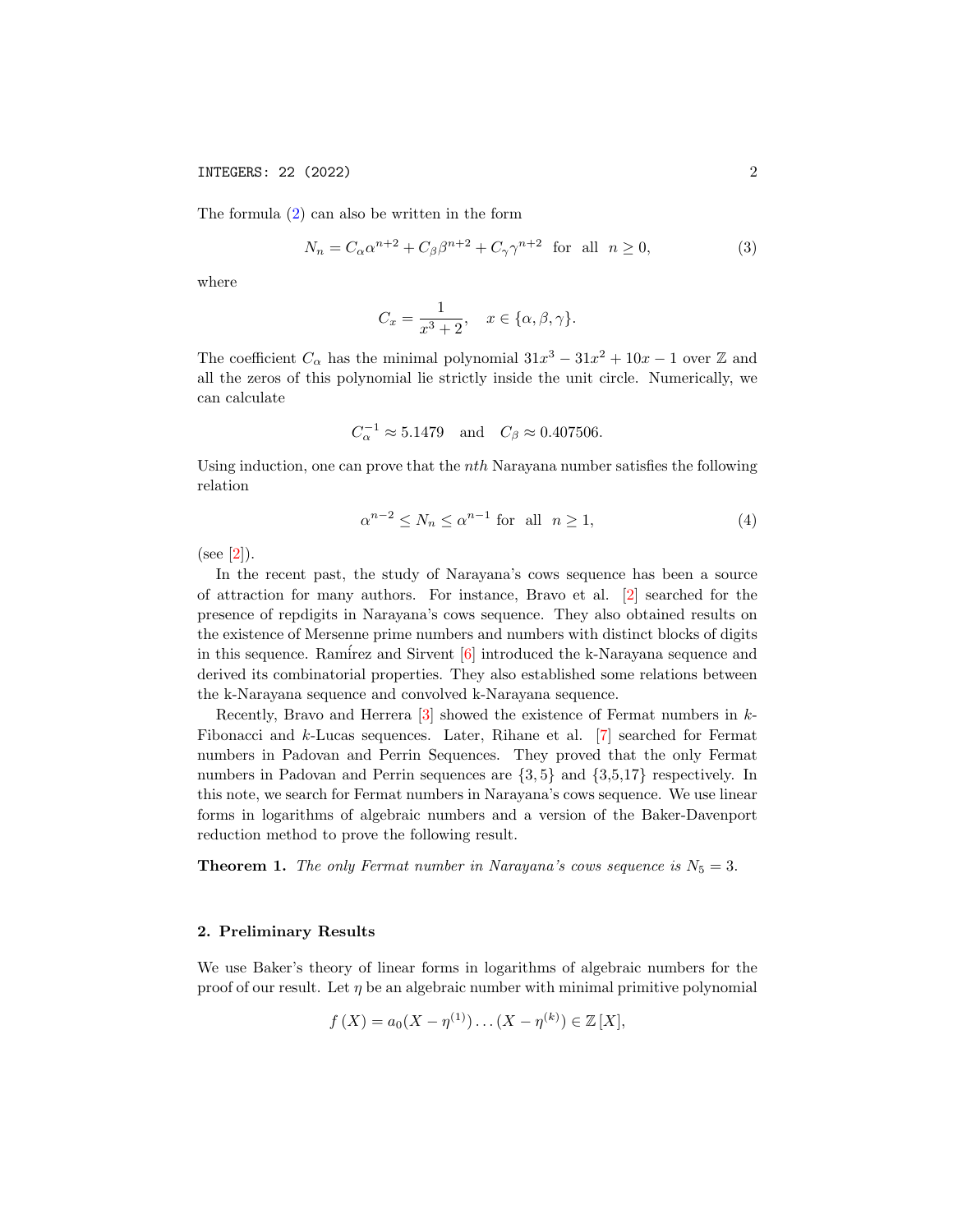where  $a_0 > 0$ , and  $\eta^{(i)}$ 's are conjugates of  $\eta$ . Then,

$$
h(\eta) = \frac{1}{k} \left( \log a_0 + \sum_{j=1}^{k} \max\{0, \log |\eta^{(j)}|\} \right)
$$

is called the *logarithmic height* of  $\eta$ . In particular, if  $\eta = a/b$  is a rational number with  $gcd(a, b) = 1$  and  $b > 1$ , then  $h(\eta) = log(max\{|a|, b\})$ . The following are some properties of logarithmic height function  $h(\cdot)$  which will be used in this paper.

\n- $$
h(\eta + \gamma) \leq h(\eta) + h(\gamma) + \log 2
$$
,
\n- $h(\eta \gamma^{\pm 1}) \leq h(\eta) + h(\gamma)$ ,
\n- $h(\eta^k) = |k|h(\eta)$ .
\n

With the above notations, Matveev( $[5]$  or  $[4,$  Theorem 9.4]) proved the following result which is one of our main tools.

<span id="page-2-0"></span>**Theorem 2.** Let  $\mathbb{L}$  be an algebraic number field of degree  $d_{\mathbb{L}}$ . Let  $\eta_1, \eta_2, \ldots, \eta_l \in \mathbb{L}$ not 0 or 1 and let  $b_1, b_2, \ldots, b_l$  be non zero integers. If  $\Gamma = \prod_{i=1}^l \eta_i^{b_i} - 1$  is not zero, then

$$
\log |\Gamma| > -1.4 \cdot 30^{l+3} l^{4.5} d_{\mathbb{L}}^2 (1 + \log d_{\mathbb{L}}) (1 + \log D) A_1 A_2 \dots A_l,
$$

where  $D = \max\{|b_1|, |b_2|, \ldots, |b_l|\}$  and  $A_1, A_2, \ldots, A_l$  are positive integers such that

 $A_i \geq \max\{d_{\mathbb{L}}h(\eta_i), |\log \eta_i|, 0.16\}$  for  $j = 1, ..., l$ .

After using Theorem [2,](#page-2-0) we get an upper bound on the variable  $n$  which is too large, thus we need to reduce that bound. To do so, we use the reduction method of Baker and Davenport due to de Weger [\[8\]](#page-6-5).

Let  $\vartheta_1, \vartheta_2, \beta \in \mathbb{R}$  be given and  $x_1, x_2 \in \mathbb{Z}$  be unknowns. Suppose

$$
\Lambda = \beta + x_1 \vartheta_1 + x_2 \vartheta_2. \tag{5}
$$

Set  $X = \max\{|x_1|, |x_2|\}$  and  $X_0, Y$  be positive. Assume that

<span id="page-2-3"></span><span id="page-2-2"></span><span id="page-2-1"></span>
$$
X \le X_0,\tag{6}
$$

and

$$
|\Lambda| < c \cdot \exp(-\delta \cdot Y),\tag{7}
$$

where c,  $\delta$  be positive constants. When  $\beta \neq 0$  in [\(5\)](#page-2-1), put  $\vartheta = -\vartheta_1/\vartheta_2$  and  $\psi = \beta/\vartheta_2$ . Then we have

$$
\frac{\Lambda}{\vartheta_2} = \psi - x_1 \vartheta + x_2.
$$

Let  $p/q$  be a convergent of  $\vartheta$  with  $q > X_0$ . For a real number x, we let  $||x|| =$  $\min\{|x - n|, n \in \mathbb{Z}\}\$ be the distance from x to the nearest integer. We have the following result.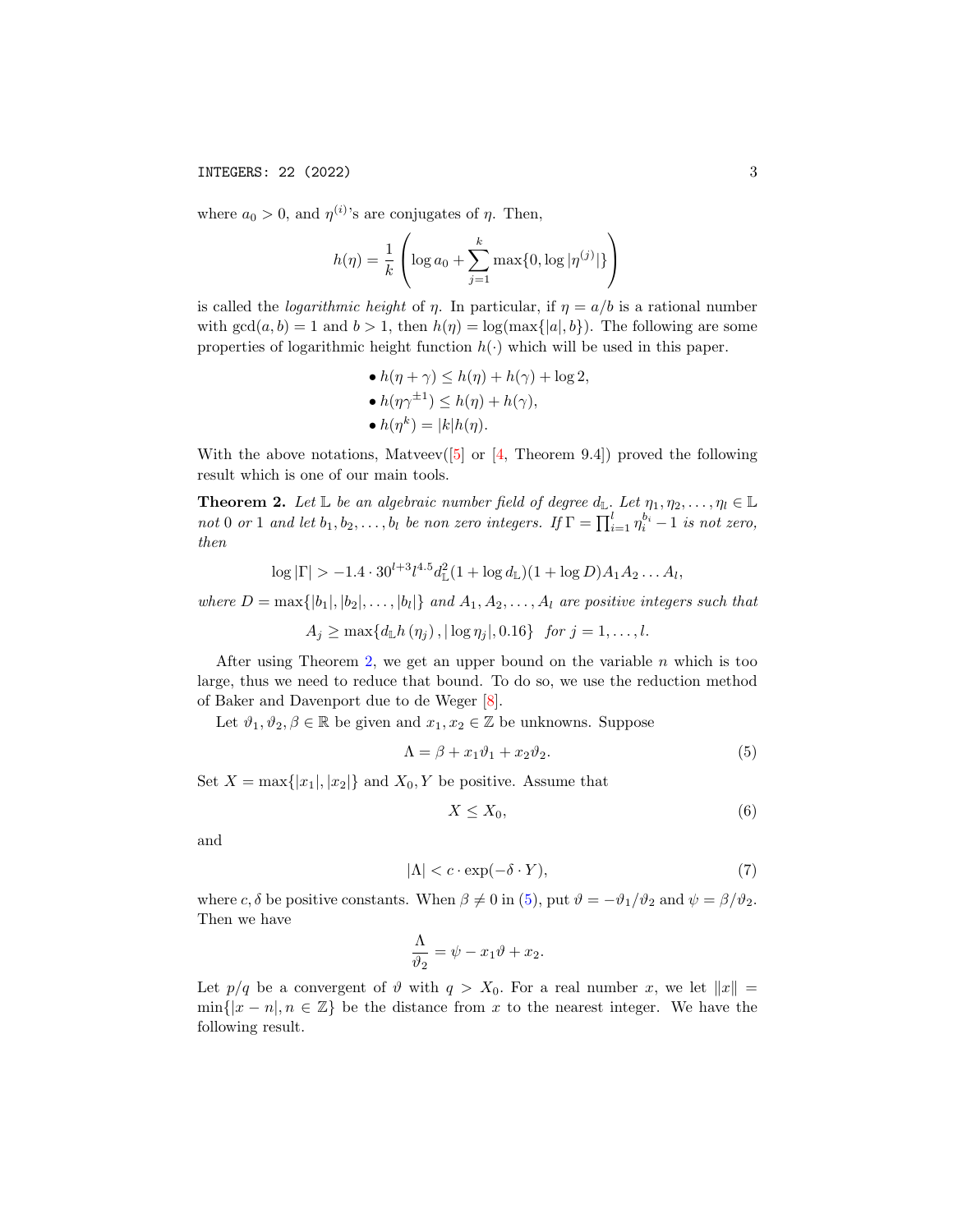INTEGERS: 22 (2022) 4

<span id="page-3-1"></span>**Lemma 1.** ([\[8,](#page-6-5) Lemma 3.3]) Suppose that

$$
||q\psi|| > \frac{2X_0}{q}.
$$

Then, the solutions of  $(7)$  and  $(6)$  satisfy

$$
Y < \frac{1}{\delta} \log \left( \frac{q^2 c}{|\vartheta_2| X_0} \right).
$$

# 3. Proof of Theorem [1](#page-1-0)

Consider the Diophantine equation

<span id="page-3-0"></span>
$$
N_n = 2^m + 1.\t\t(8)
$$

We search for the solutions to the above equation using *Mathematica* in the interval  $n \in [0, 200]$  and find  $N_4 = 2, N_5 = 3, N_8 = 9, N_{15} = 129$ . One can check that the only Fermat number is  $N_5 = 3$ . We have to prove this is the only Fermat number in Narayana's cows sequence.

Now, we assume that  $n > 200$ . The following result shows that n is bigger than m which will be used later in our proof.

**Lemma 2.** All solutions of  $(8)$  satisfy

$$
(n-2)\frac{\log \alpha}{\log 2} - 1 < m < (n-1)\frac{\log \alpha}{\log 2}.
$$

Proof. By virtue of [\(4\)](#page-1-1), we have

$$
\alpha^{n-2}
$$

This implies

$$
(n-2)\log\alpha < (m+1)\log 2,
$$

which leads to

$$
(n-2)\frac{\log\alpha}{\log 2} - 1 < m.
$$

Similarly,  $2^m < N_n < \alpha^{n-1}$  gives

$$
(n-1)\frac{\log \alpha}{\log 2} > m.
$$

This ends the proof.

 $\Box$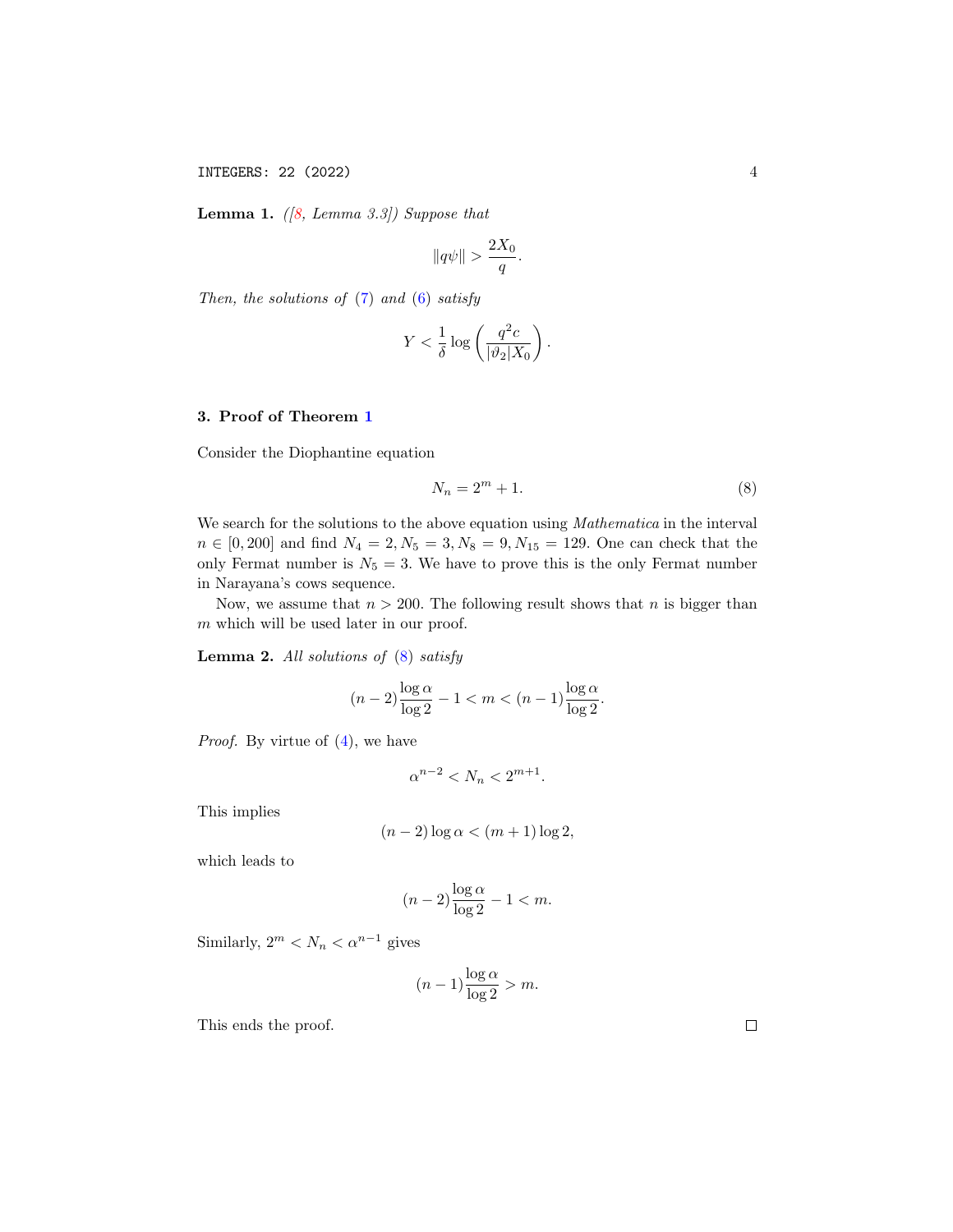Substituting Binet's formula  $(3)$  in  $(8)$ , we get

$$
C_{\alpha}\alpha^{n+2} + C_{\beta}\beta^{n+2} + C_{\gamma}\gamma^{n+2} = 2^m + 1.
$$

That is

$$
2^{m} - C_{\alpha} \alpha^{n+2} = C_{\beta} \beta^{n+2} + C_{\gamma} \gamma^{n+2} - 1.
$$

Taking absolute values on both sides and dividing by  $C_{\alpha} \alpha^{n+2}$ , we get

$$
\left|2^{m}C_{\alpha}^{-1}\alpha^{-(n+2)} - 1\right| < \frac{1.5}{C_{\alpha}\alpha^{n+2}} < 3.59\alpha^{-n}.\tag{9}
$$

For the left-hand side, we apply Theorem [2](#page-2-0) with the following data. Set

$$
\Gamma := 2^m C_\alpha^{-1} \alpha^{-(n+2)} - 1. \tag{10}
$$

Now, we need to check  $\Gamma \neq 0$ . If  $\Gamma = 0$ , then

<span id="page-4-1"></span><span id="page-4-0"></span>
$$
C_{\alpha}\alpha^{n+2} = 2^m. \tag{11}
$$

Applying  $\sigma$  on both sides of [\(11\)](#page-4-0), where  $\sigma$  is an automorphism of the Galois group of the splitting field  $f(x)$  over  $\mathbb Q$  defined by  $\sigma(\alpha) = \beta$ , we get

$$
|C_{\beta}\beta^{n+2}| = 2^m.
$$

Since  $|C_{\beta}\beta^{n+2}| < |C_{\beta}| \approx 0.407506... < 1$ , whereas  $2^{m} > 1$ , the equality [\(11\)](#page-4-0) is not possible. Therefore,  $\Gamma \neq 0$ . We take

$$
\eta_1 = 2, \ \eta_2 = C_\alpha, \ \eta_3 = \alpha, \ b_1 = m, \ b_2 = -1, \ b_3 = -(n+2), \ l = 3,
$$

where  $\eta_1, \eta_2, \eta_3 \in \mathbb{Q}(\alpha)$  and  $b_1, b_2, b_3 \in \mathbb{Z}$ . The degree  $d_{\mathbb{L}} = [\mathbb{Q}(\alpha) : \mathbb{Q}]$  is 3.

Since  $m < n$ , we take  $D = \max\{1, m, n + 2\} = n + 2$ . The logarithmic heights for  $\eta_1, \eta_2$  and  $\eta_3$  are calculated as follows:

$$
h(\eta_1) = \log 2
$$
,  $h(\eta_2) = h(C_\alpha) = \frac{\log 31}{3}$  and  $h(\eta_3) = h(\alpha) = \frac{\log \alpha}{3}$ .

Thus, we can take

$$
A_1 = 2.08
$$
,  $A_2 = 3.44$  and  $A_3 = 0.39$ .

Applying Theorem [2,](#page-2-0) we have

$$
\log |\Gamma| > -1.4 \cdot 30^6 3^{4.5} 3^2 (1 + \log 3)(1 + \log(n+2))(2.08)(3.44)(0.39).
$$

Comparing the above inequality with [\(9\)](#page-4-1) implies that

$$
n \log \alpha < \log 3.59 + 7.54 \cdot 10^{12} (1 + \log(n + 2)).
$$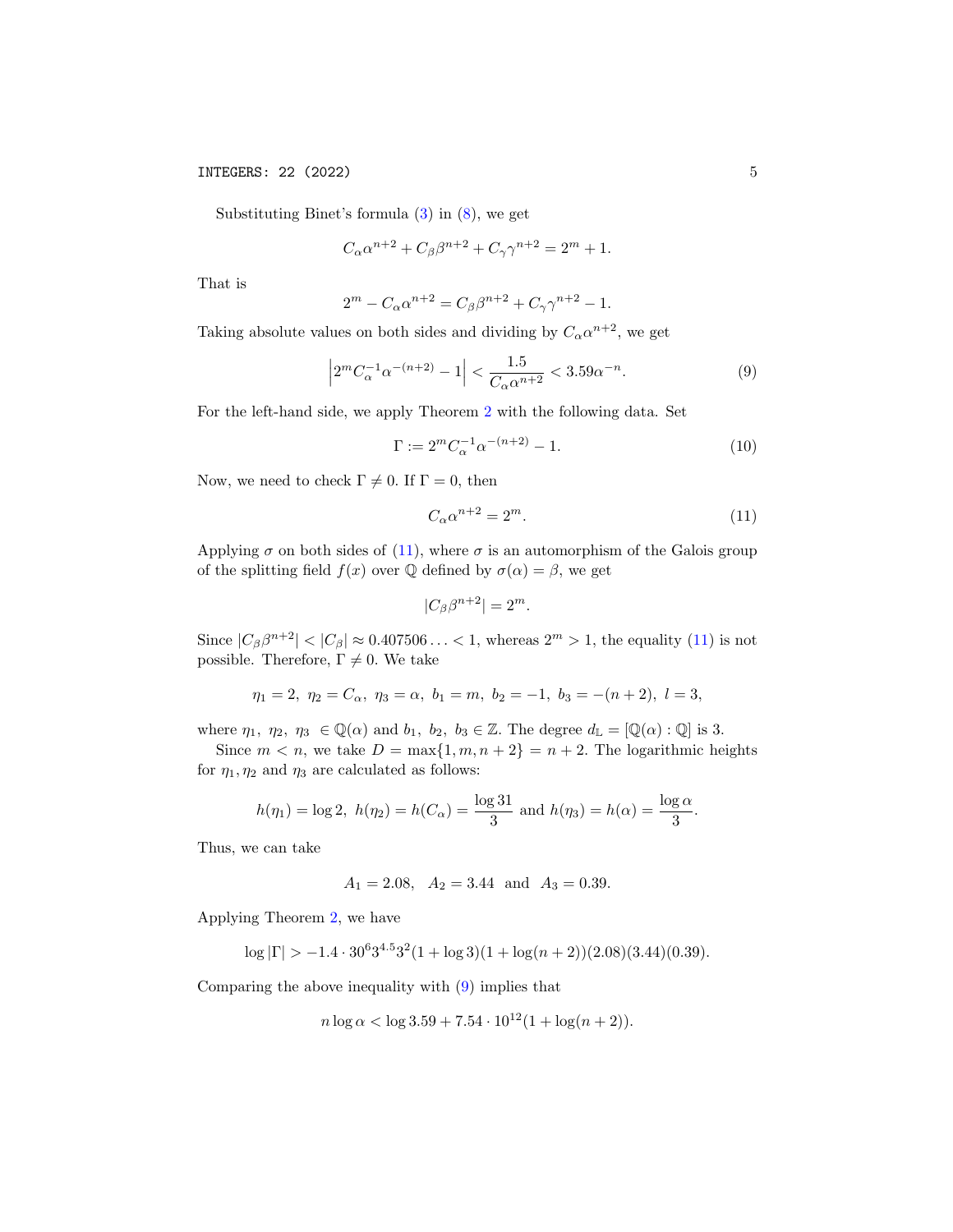INTEGERS: 22 (2022) 6

Thus, we get

$$
n < 6.94 \cdot 10^{14}.\tag{12}
$$

Our next aim is to reduce the bound on  $n$ . Set

$$
\Lambda := m \log 2 - (n+2) \log \alpha - \log C_{\alpha}.
$$
\n(13)

The inequality [\(9\)](#page-4-1) can be written as

<span id="page-5-2"></span>
$$
|e^{\Lambda} - 1| < 3.59\alpha^{-n}.\tag{14}
$$

Observe that  $\Lambda \neq 0$  as  $|e^{\Lambda} - 1| = \Gamma \neq 0$ . Since  $n > 200$ , the right side of [\(14\)](#page-5-2) is smaller than 1/2. The inequality  $|e^x - 1| < y < 1/2$  for real values of x and y implies  $|x| < 2y$ . Thus, we get

$$
|\Lambda| < 7.18 \cdot \alpha^{-n},
$$

which implies that

$$
|m\log 2 - (n+2)\log \alpha + \log(1/C_{\alpha})| < 7.18\exp(-0.38Y),
$$

where  $Y := n < 6.94 \cdot 10^{14}$ . We also have

$$
\frac{\Lambda}{\log 2} = m - n \frac{\log \alpha}{\log 2} + \frac{\log(1/\alpha^2 C_{\alpha})}{\log 2}.
$$

Thus, we take

$$
c = 7.18, \ \delta = 0.38, \ X_0 = 6.94 \cdot 10^{14}, \ \psi = \left(\frac{\log(1/\alpha^2 C_{\alpha})}{\log 2}\right)
$$

$$
\vartheta = \frac{\log \alpha}{\log 2}, \ \vartheta_1 = -\log \alpha, \ \vartheta_2 = \log 2, \ \beta = \log(1/\alpha^2 C_{\alpha}).
$$

We find that  $\frac{p_{38}}{q_{38}} = \frac{453285617800432}{821969096806723}$  is the 38th convergent of  $\vartheta$  such that  $q_{38} > X_0$ and  $q_{39} = 3140144568890233$  satisfies  $||q\psi|| > \frac{2X_0}{q}$ . Applying Lemma [1,](#page-3-1) we get  $n \leq 104$ , which is a contradiction. Hence the theorem is proved.

### References

- <span id="page-5-0"></span>[1] J.P. Allouche and T. Johnson, Narayana's cows and delayed morphisms, In articles of 3rd Computer Music Conference JIM96, France 1996.
- <span id="page-5-1"></span>[2] J.J Bravo, P. Das and S. Guzmán, Repdigits in Narayana's cows sequence and their consequences, J. Integer Seq. 23 (2020), Article 20.8.7.